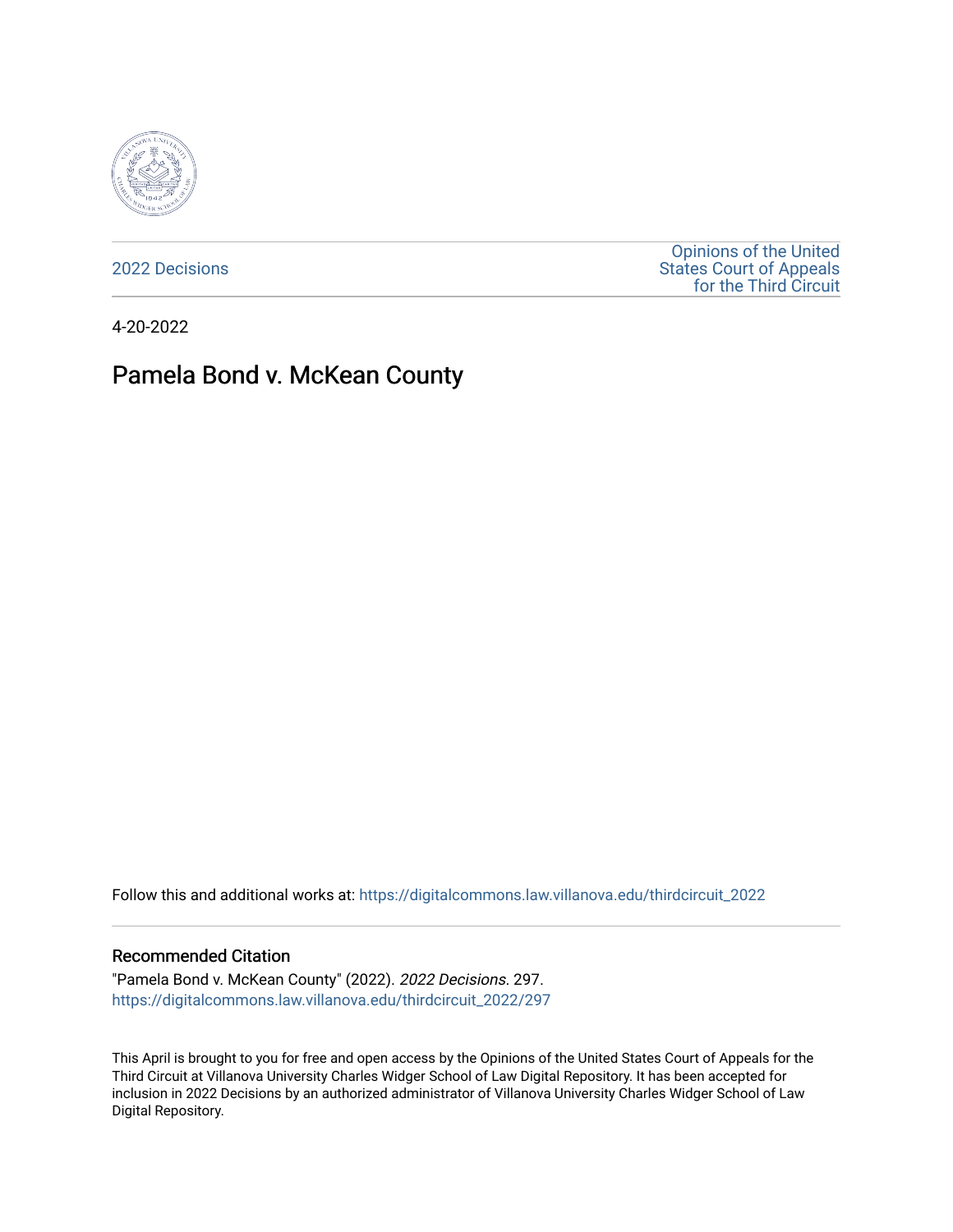### **NOT PRECEDENTIAL**

### UNITED STATES COURT OF APPEALS FOR THE THIRD CIRCUIT

 $\frac{1}{2}$ 

No. 21-1686  $\frac{1}{2}$ 

PAMELA BOND, Appellant

v.

MCKEAN COUNTY  $\mathcal{L}_\text{max}$  and  $\mathcal{L}_\text{max}$  and  $\mathcal{L}_\text{max}$  and  $\mathcal{L}_\text{max}$ 

On Appeal from the United States District Court for the Western District of Pennsylvania (D.C. Civil Action No. 1-19-cv-00269) Magistrate Judge: Honorable Richard A. Lanzillo

 $\mathcal{L}_\text{max}$  and  $\mathcal{L}_\text{max}$  and  $\mathcal{L}_\text{max}$  and  $\mathcal{L}_\text{max}$ 

Submitted Pursuant to Third Circuit LAR 34.1(a) February 7, 2022 Before: RESTREPO, PHIPPS and COWEN, Circuit Judges

> (Opinion filed: April 20, 2022)  $\frac{1}{2}$

## OPINION\*  $\overline{\phantom{a}}$

PER CURIAM

Pamela Bond appeals following the dismissal of her complaint and other rulings as

described herein. We will dismiss this appeal in part and will otherwise affirm.

<sup>\*</sup> This disposition is not an opinion of the full Court and pursuant to I.O.P. 5.7 does not constitute binding precedent.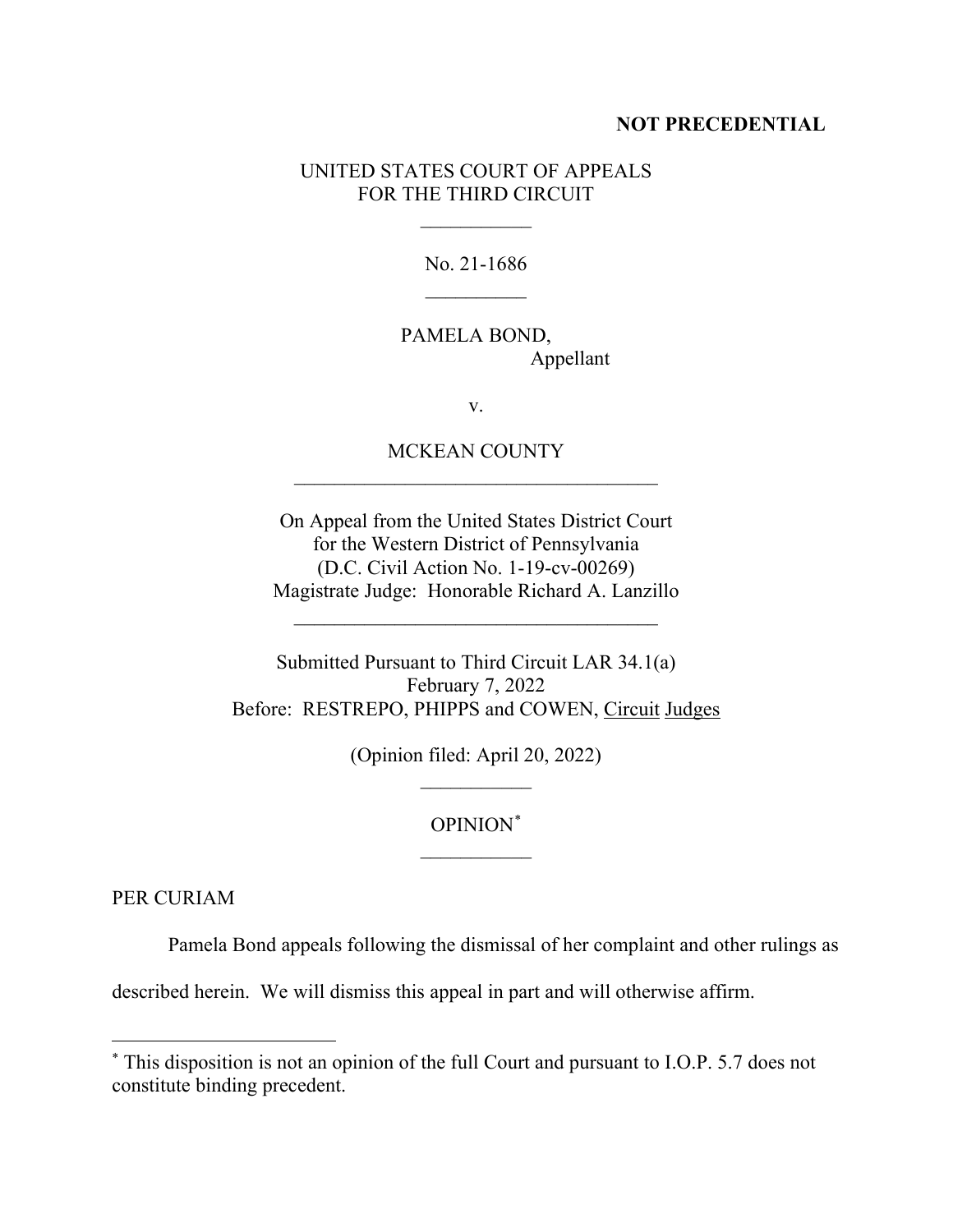I.

Bond filed a complaint against McKean County, Pennsylvania, raising three apparently unrelated claims. First, she alleged that she had been wrongfully removed from public housing, and she sought the relief discussed where relevant below. Second, she alleged that her car had been wrongfully ticketed for an expired inspection, and she sought to clear her record and to expunge a resultant fine. Third, she challenged the sale of her private house for unpaid taxes, and she sought an assessment of her tax records.<sup>1</sup> McKean County moved to dismiss Bond's complaint on various grounds. The District Court, acting through a Magistrate Judge on the parties' consent, granted that motion and dismissed McKean's complaint. The District Court later entered three orders following two post-judgment motions that Bond filed, and Bond appeals.

#### II.

In her brief, Bond asserts that she is challenging the District Court's underlying order dismissing her complaint. As McKean County argues, we lack jurisdiction to review that ruling because Bond's notice of appeal was untimely as to that ruling (though that issue is less straightforward than McKean County claims). $2$ 

<sup>&</sup>lt;sup>1</sup> Bond also raised claims regarding the sale of her house in the separate action at W.D. Pa. Civ. No. 1-18-cv-00176. In that action, the District Court denied her motion to stay the sale of her house and later entered summary judgment against her. We affirmed the judgment. See Bond v. State Farm Ins. Co., 837 F. App'x 138, 140 (3d Cir. 2021).

<sup>&</sup>lt;sup>2</sup> The District Court issued its order dismissing Bond's complaint on August 25, 2020. That order is not "set out in a separate document" as required by Fed. R. Civ. P. 58(a) because it is combined with the court's opinion and is not separately captioned, paginated, or docketed. See LeBoon v. Lancaster Jewish Cmty. Ctr. Ass'n, 503 F.3d 217, 224 (3d Cir. 2007). Thus, the order is deemed entered 150 days later, or on January 22,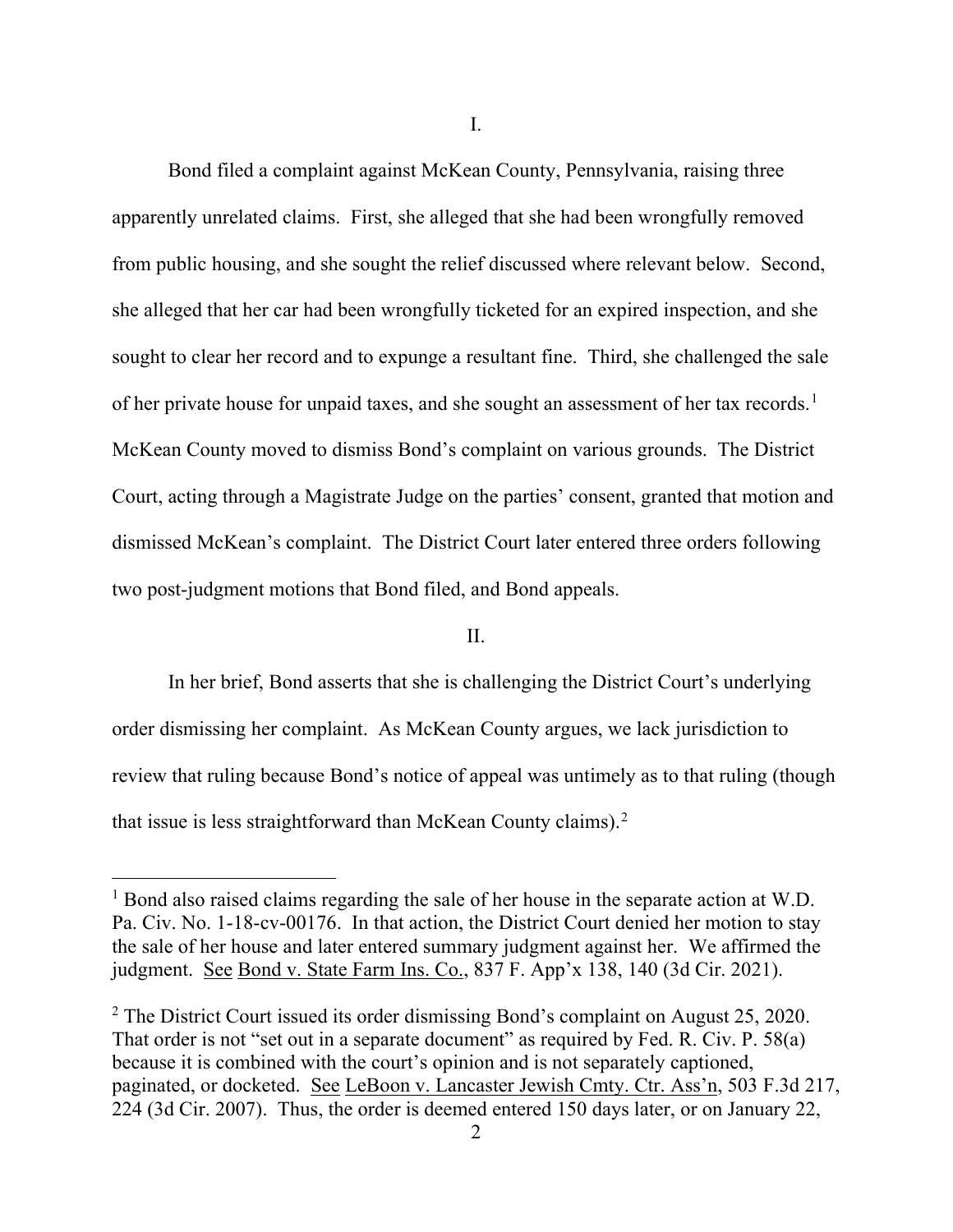We do, however, have jurisdiction over two of the District Court's post-judgment orders. After the District Court denied Bond's motion at ECF No. 42, Bond filed a "motion to admit information to case file." (ECF No. 44). Like Bond's motion at ECF No. 42, her motion at ECF No. 44 is not a notice of appeal because it does not "specifically indicate [her] intent to seek appellate review" of the District Court's previous order. Smith, 502 U.S. at 248. Instead, Bond's motion at ECF No. 44 appears to be in the nature of a post-judgment motion to amend her complaint, which she could do at that stage only by obtaining relief under Fed. R. Civ. P. 59(e) or 60(b) from the order of dismissal. See Burtch v. Milberg Factors, Inc., 662 F.3d 212, 230 (3d Cir. 2011). That motion was not timely under Rule  $59(e)$  as to the order of dismissal, see Fed. R. Civ. P. 59(e) (establishing a 28-day deadline), so we construe it as a motion under Rule 60(b). See Walker v. Astrue, 593 F.3d 274, 279 (3d Cir. 2010); cf. Burtch, 662 F.3d at 230 & n.7. The District Court denied that motion by text-only order on March 9, 2021. (ECF No. 45.) The same day, it entered another text-only order requiring Bond to update

<sup>2021.</sup> See Fed. R. Civ. P. 58(c)(2)(B); Fed. R. App. P.  $4(a)(7)(A)(ii)$ . Any appeal was due 30 days later, or by February 22, 2021 (February 21 being a Sunday). See Fed. R. App.  $4(a)(1)(A)$ . Bond did not file a notice of appeal within that time. She did file within that time a "motion to request a copy of the [court's] most recent decision" and for "permission to respond in a timely manner." (ECF No. 42.) We do not construe that motion as a notice of appeal from the order of dismissal because it does not refer to that order and does not otherwise "specifically indicate the litigant's intent to seek appellate review" of that order. Smith v. Barry, 502 U.S. 244, 248 (1992). Bond's motion conceivably could be construed as one for relief under Fed. R. Civ. P. 59(e) (the denial of which, if timely appealed, would bring up the underlying order for review) or Fed. R. App. P. 4(a)(5) or 4(a)(6) (the denial of which could be appealed as well). The court denied that motion in relevant part by text-only order on February 10, 2021, but Bond did not file a timely notice of appeal as to that ruling either.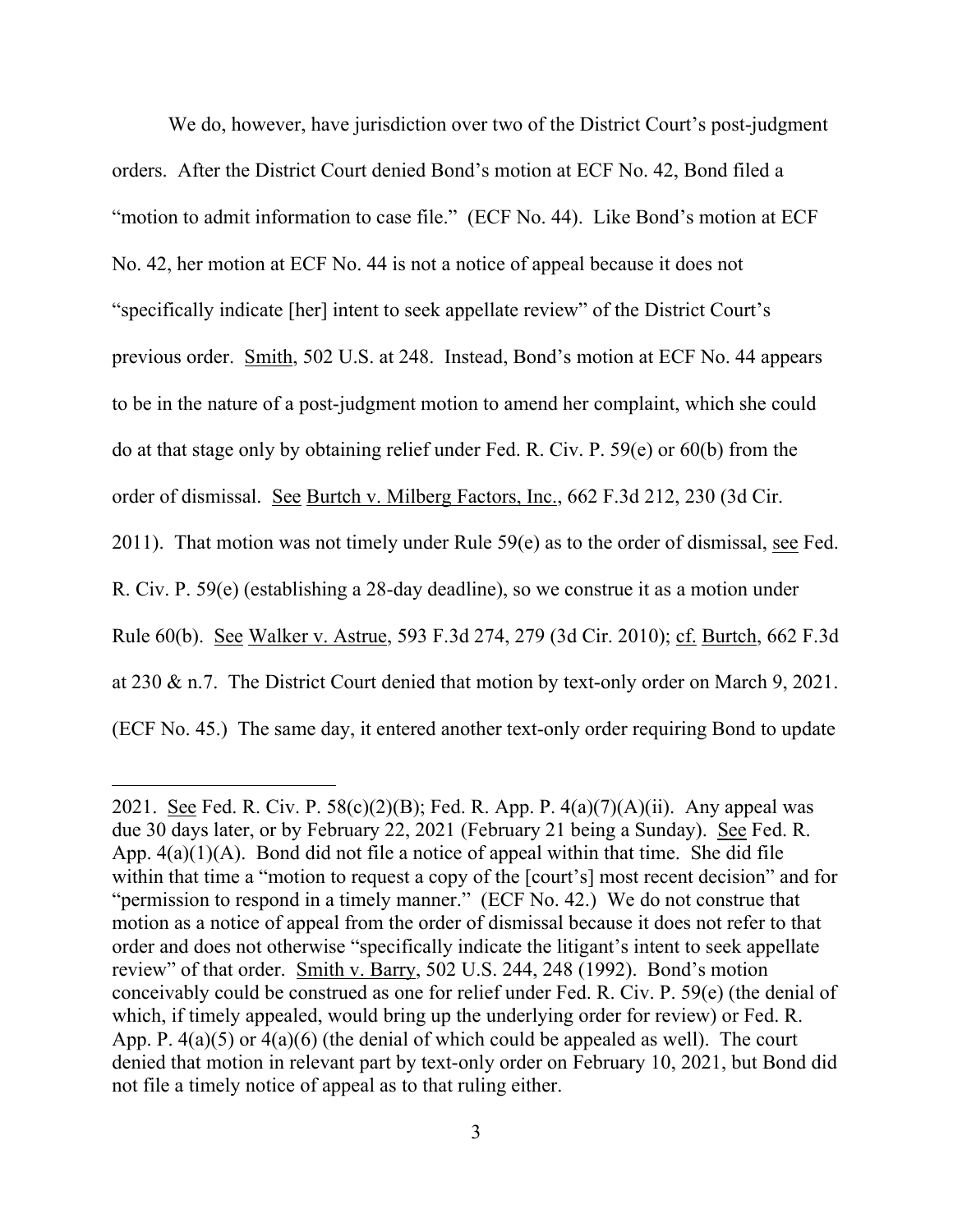her address of record. (ECF No. 46.) Bond finally filed a notice of appeal on April 2, 2021.  $(ECF No. 48.)$ <sup>3</sup> Her notice is timely as to the District Court's March 9 orders, so we have jurisdiction under 28 U.S.C. § 1291 to that extent.

To the same extent, we will affirm. Bond's notice of appeal appears to challenge the District Court's order at ECF No. 46 requiring her to update her address, but she has not challenged that order in her brief and there appears no basis for such a challenge.<sup>4</sup> Bond also has not specifically challenged the court's order at ECF No. 45 denying her motion at ECF No. 44. But even if she had, we discern no reversible error. Bond's motion did not challenge any of the District Court's reasons for dismissing her complaint. Instead, Bond asserted that she was willing to narrow the public-housing claim that the District Court already had dismissed.<sup>5</sup> Thus, Bond's motion did not state any basis for

<sup>&</sup>lt;sup>3</sup> Bond asserts in her brief that she filed her notice of appeal in "December 2020." The District Court docket does not reflect any filing by Bond in or around that month. Nor has Bond explained that assertion in response to McKean County's arguments that this appeal is untimely, which McKean County first raised in a jurisdictional response before Bond filed her brief.

<sup>&</sup>lt;sup>4</sup> In her notice of appeal, Bond asserts that the order requiring her to update her address reflects an "outlandish assumption regarding females." Our review suggests that the court merely required Bond to update her address after she used different addresses in filings that could be construed to assert that she did not receive a copy of the order of dismissal sent to her address of record. We note that Bond has not raised any argument based on non-receipt or delayed receipt of that order. Nor has she specified when she received it.

<sup>5</sup> Bond's complaint requested two forms of relief on this claim: (1) relief that she believed would result in "a good reference for future rental situations," and (2) reimbursement of money that she spent on a hotel after being turned away from public housing. (ECF No. 1 at 3.) Bond's motion advised the court that she had found new public housing, and thus apparently had not received a bad reference, but she repeated her request for reimbursement of her hotel bill.